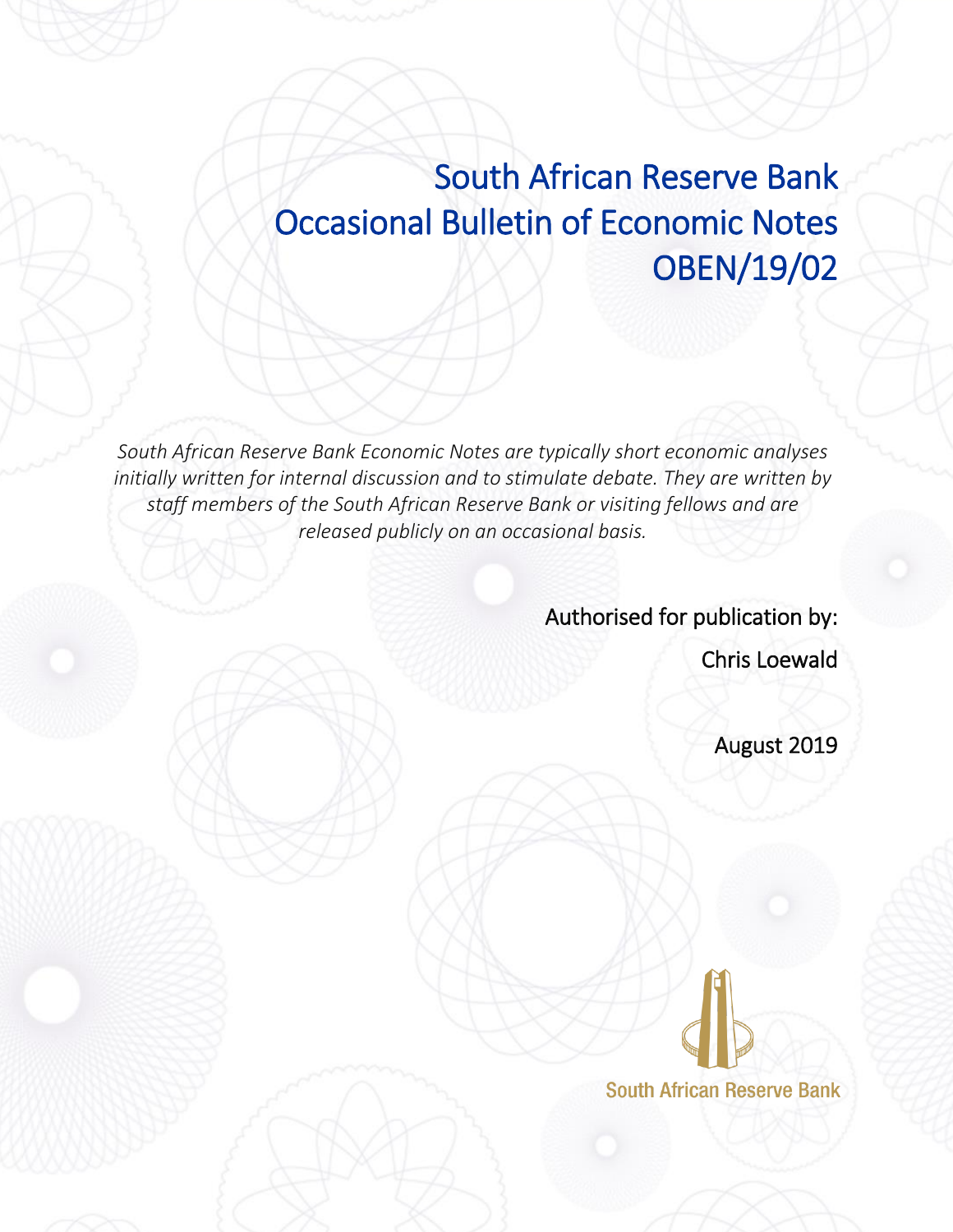## SARB Occasional Bulletin of Economic Notes August 2019

## **Contents**

- *1.* Capital flow reversal and impacts through the financial sector *Konstantin Makrelov*
- 2. A novel supply-side approach to estimating the impact of load shedding on GDP growth in South Africa

*Kgotso Morema, Jeffrey Rakgalakane, Theresa Alton and Pamela Mjandana*

- *3. Assessing the accuracy of the SARB's growth forecasts* Riaan Ehlers, David Fowkes, Nkhetheni Nesengani and Rowan Walter
- *4.* South Africa's disinflation: A cyclical phenomenon *Thulisile Radebe*
- *5.* The industrial policy debate: State of affairs *Witness Simbanegavi*
- *6.* The effectiveness of the Employment Tax Incentive

*Bojosi Morule and Konstantin Makrelov*

The views expressed in these Economic Notes are those of the author(s) and should not be attributed to the South African Reserve Bank or South African Reserve Bank policy. While every precaution is taken to ensure the accuracy of information, the South African Reserve Bank shall not be liable to any person for inaccurate information, omissions or opinions contained herein.

Information on South African Reserve Bank Economic Notes can be found at http://www.resbank.co.za /Research/Occasional Bulletin of Economic Notes/Pages/EconomicNotes-Home.aspx

Enquiries Head: Economic Research Department South African Reserve Bank P O Box 427 Pretoria 0001

Tel. no.: +27 12 313-3911 0861 12 SARB (0861 12 7272)

© South African Reserve Bank

All rights reserved. No part of this publication may be reproduced, stored in a retrieval system, or transmitted in any form or by any means without fully acknowledging the author(s) and these Economic Notes as the source.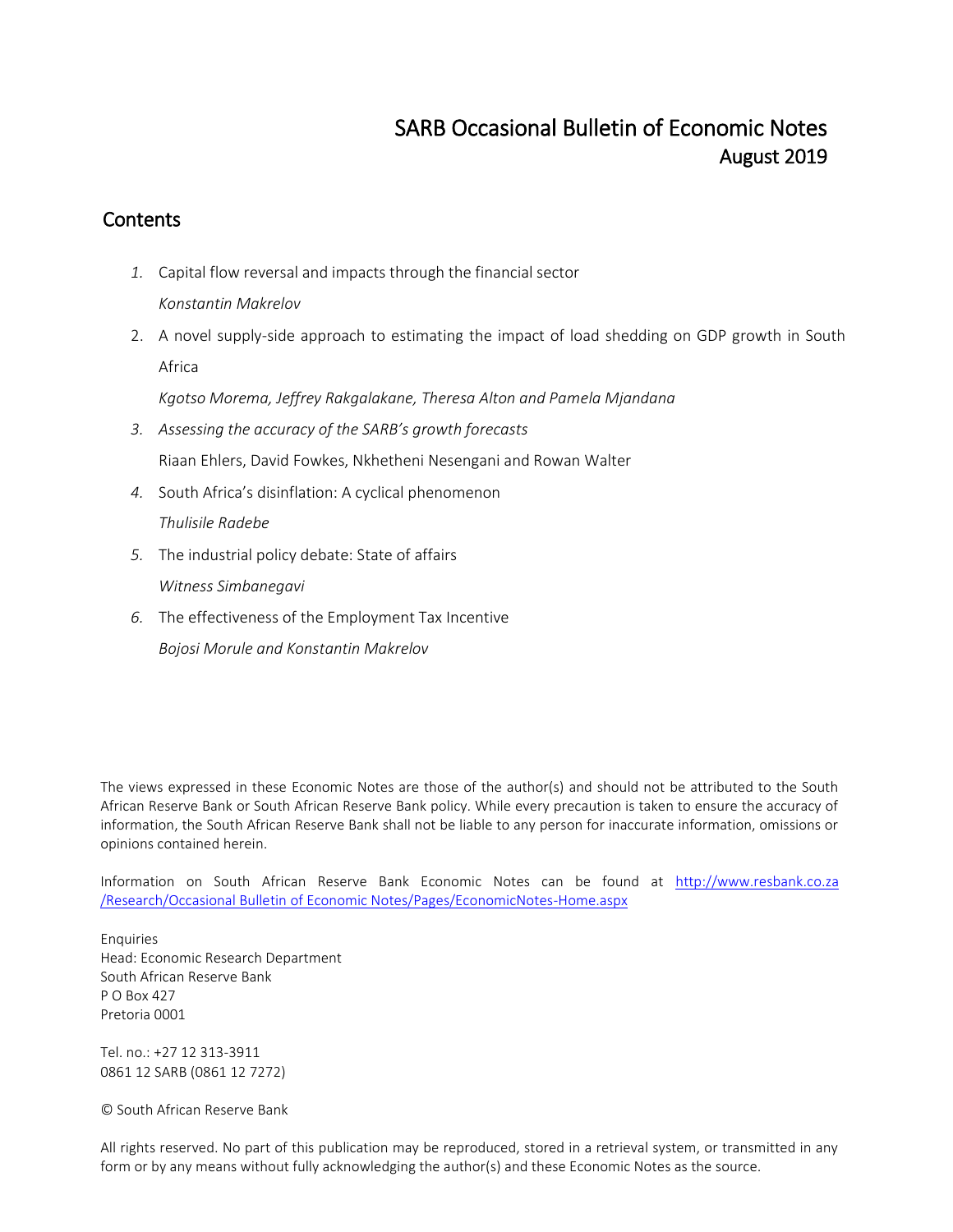## **OBEN\* 1902 – March 2019 Capital flow reversal and impacts through the financial sector Konstantin Makrelov**

## **Abstract**

Capital flows are important source of savings in a savings-constrained economy such as South Africa's. Capital outflows can reduce liquidity and growth in asset prices, increase default probabilities and push lending spreads up (tighten financial conditions). The impacts from capital flow reversals, taking into account the transmission through the financial sector, is almost twice as large compared to previous studies. Expansionary fiscal policy crowds out and exacerbates the capital outflow impacts. Higher policy rates or improvements in fiscal metrics can be expansionary by reducing capital outflows and the domestic savings constraint.

## INTRODUCTION

 $\overline{a}$ 

Net capital flows into South Africa have slowed down significantly since 2015 in response to tightening financial conditions globally and deteriorating domestic economic situation.

This note estimates the effects of a capital reversal shock on the South African economy. Despite a low stock of short-term foreign currency denominated debt, the effects are significant.<sup>1</sup> A capital flow reversal tightens savings constraints and through its impact on the demand for assets and asset prices causes a deterioration in the balance sheets of South African institutions, particularly banks. This, in turn, generates higher lending spreads, leading to further declines in asset prices and balances sheets, creating a feedback loop between the real economy and the financial sector. When fiscal policy remains expansionary and government debt issuance increases, the effects are larger as private investment and consumptions are crowded out.

## CAPITAL FLOWS IN SOUTH AFRICA

Structurally low levels of domestic savings in South Africa have led to high reliance on foreign savings. This has increased South Africa's vulnerability to capital flows volatility, despite a relatively low level of foreign currency denominated debt (just over 20 per cent of GDP). Capital flows have strong impact on asset prices and borrowing costs and decisions to accumulate assets and liabilities by domestic institutions.

Net foreign saving inflows slowed significantly between 2008 and 2009 as the global financial crisis hit South Africa [\(Figure 1\)](#page-3-0). As central banks in advanced economies embarked on unconventional monetary policy, net saving inflows accelerated. The inflows slowed down again over the period 2016 and 2018 as

<sup>1</sup> See Frankel, Smit and Sturzenegger (2008) and Smit, Grobler and Nel (2014) for previous estimates.

<sup>\*</sup> The views expressed in this Economic Note are those of the author(s) and should not be attributed to the South African Reserve Bank or South African Reserve Bank policy. While every precaution is taken to ensure the accuracy of information, the South African Reserve Bank shall not be liable to any person for inaccurate information, omissions or opinions contained herein. See contents for further details.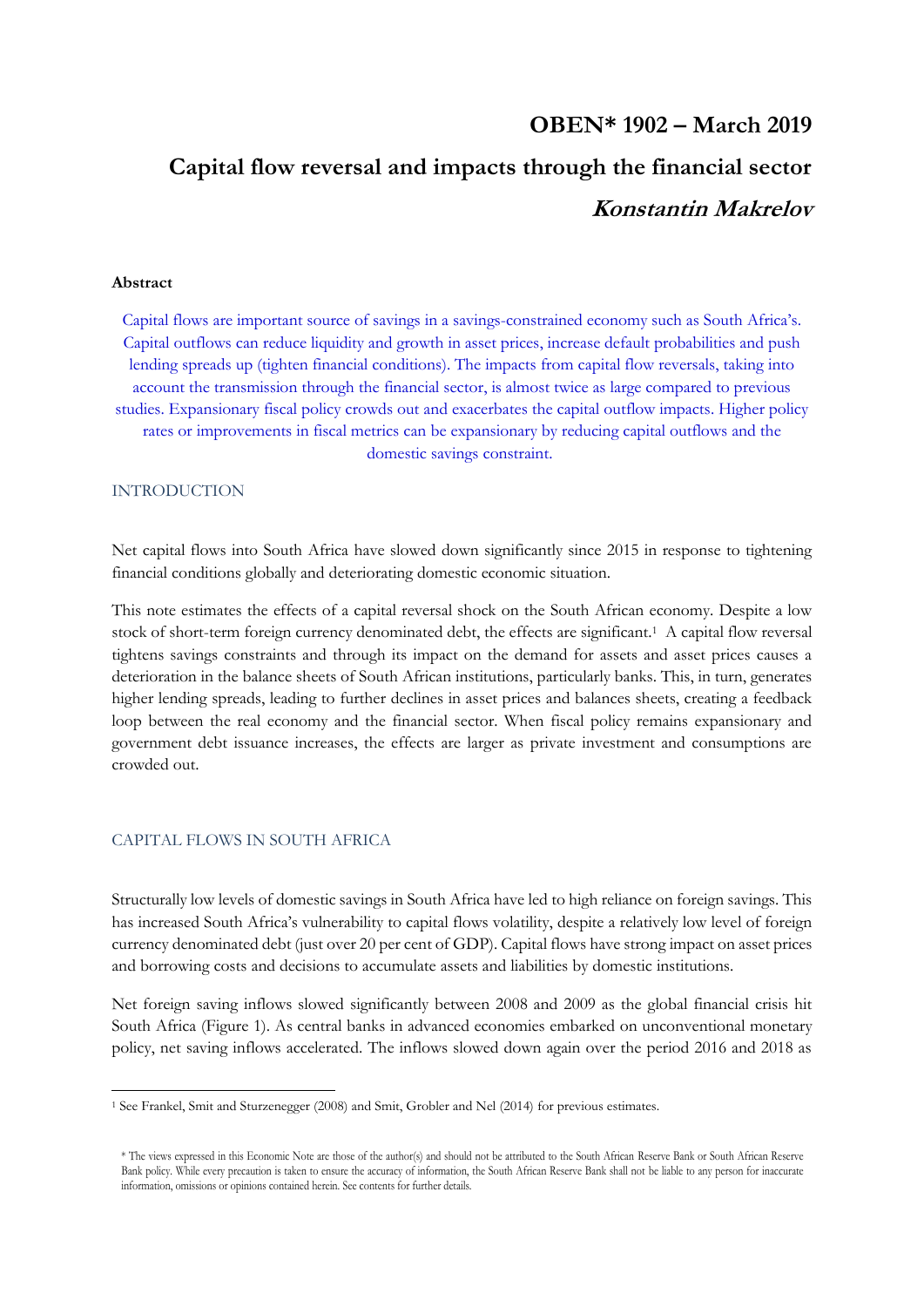policy uncertainty increased in South Africa and as monetary policy in some advanced economies started to normalise. The reduction in capital inflows in those periods is significant, constituting a capital flow reversal shock to the economy (see top-left panel of Figure 1).

The top-right panel of [Figure 1,](#page-3-0) indicates that the adjustment in net foreign savings in 2009 took place mainly through deposits, short-term loans and shares.<sup>2</sup>

The bottom two panels o[f Figure 1](#page-3-0) present the cumulative gross flows. The bottom left panel indicates that there has been a significant decline in the net financial liabilities of the foreign sector over the period. These are the foreign assets of South African residents. This is likely to reflect capital gain losses but also a return of South African assets as the currency depreciated. Foreign saving inflows increased over the period, resulting in a large compositional change in the foreign holdings of South African financial assets. The holding of long-term government bonds, shares, and long-term loans recorded a significant increase.<sup>3</sup> This indicates that understanding the economic impacts of capital flows, requires tracing the impacts through the financial sector.



## <span id="page-3-0"></span>**Figure 1: Adjustment to lower net foreign savings**

#### Selected flow of funds data for 2008 and 2009



Cummulative change over the period 2009 to 2017

net savings of the foreign sector

Cumulative change over the period 2009 to 2017

M2 deposits

Shares

-2000000 -1000000 0 1000000

ZAR million



Source: South African Reserve Bank

1

<sup>&</sup>lt;sup>2</sup> The increase in shares may reflect some correction after the low levels of inflows in 2008 and expectations of stronger returns as economic activity recovered.

<sup>3</sup> Financial derivatives include instruments such as options and swaps. The negative value reflects that at maturity, the value of the derivative instrument (calculated as the net value of all transactions) falls as the instrument is exercised.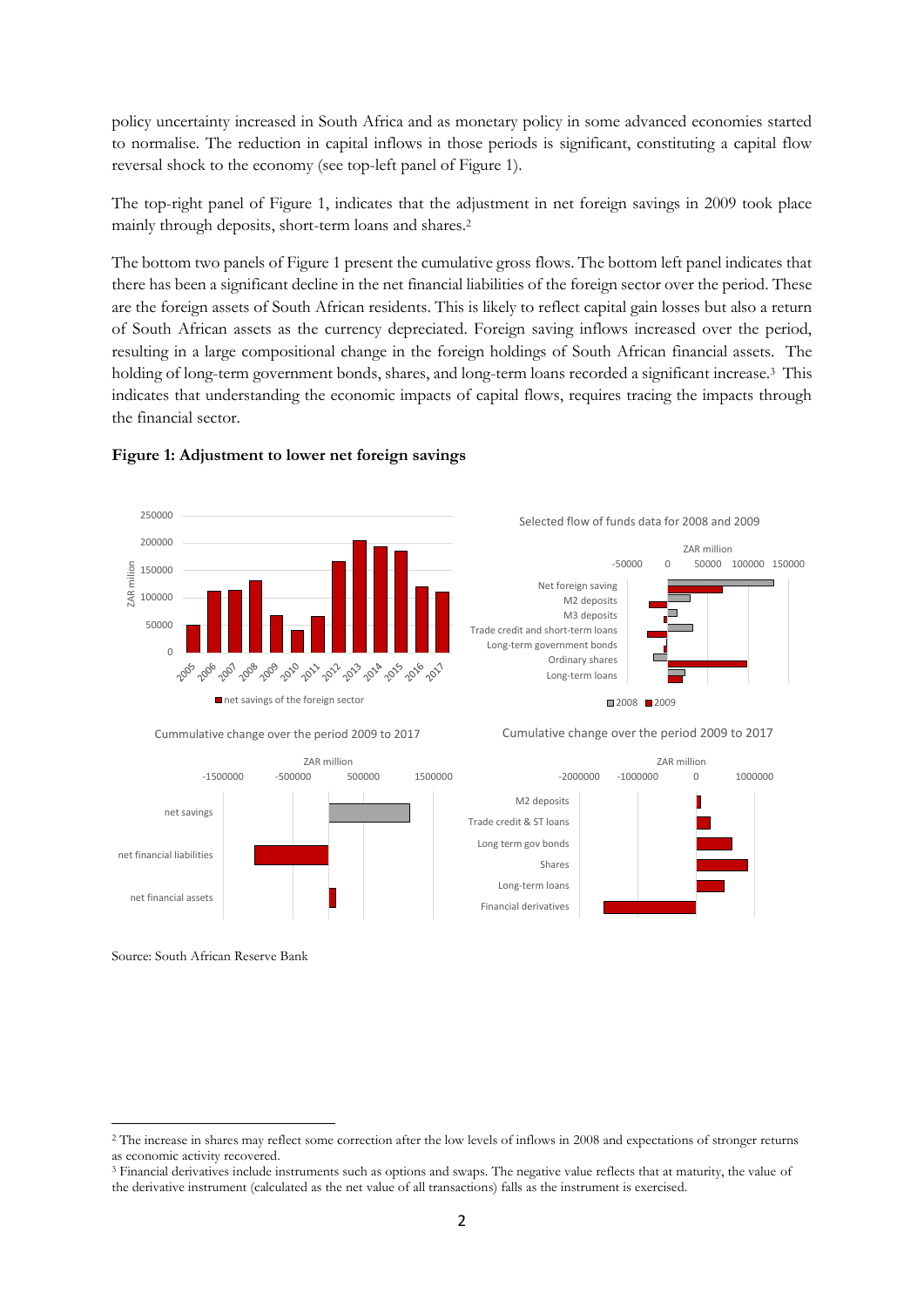## THE TRANSMISION MECHANISM

Capital flow reversals and sudden stops are caused by both domestic and global factors, with perceptions of risk being an increasingly important driver (Ahmed and Zlate 2014; Brafu-Insaidoo and Biekpe 2014; Forbes and Warnock 2012; Rey 2015; Rothenberg and Warnock 2011). <sup>4</sup> Recent research shows that the risk-taking channel of monetary policy, identified by Borio and Zhu (2012), is a major driver of capital flows. Bruno and Shin (2015) find that expansionary monetary policy in the US reduces risk premiums and borrowing costs for global banks, increasing funding for international subsidiaries and other regional banks as relative returns increase. The financial sector through its lending and pricing is key in transmitting capital flow reversal shocks and exacerbating their impact (Joyce and Nabar 2009; Mishkin 1998).

An increase in capital inflows reduces domestic credit constraints and increases lending. This increases asset prices and capital gains and improves the net worth of domestic institutions, encouraging further inflows. In a second-round effect, this translates into further improvements in net worth.

Movements in the currency can reinforce the standard financial accelerator mechanism. Higher capital inflows lead to an appreciation of the currency, which should eliminate the arbitrage opportunity and slow down the inflows. The appreciation, however, improves the balance sheets of those firms whose debt is denominated in foreign currency and, along with higher asset prices, encourages higher inflows (Brunnermeier et al. 2012). The reversal in capital flows starts a process which works the opposite way, with the depreciation in the currency and the fall in asset prices, leading to a deterioration in the credit worthiness of some firms and households. Borrowers become less likely to pay their loans and the performance of the banking sector deteriorates. Companies engage in distress sales driving down asset prices, encouraging further capital outflows and exchange rate depreciation and setting off a downward spiral in the case of severe reversal in capital flows (Joyce and Nabar 2009). In this case the depreciation of the currency, which is expected to stabilise the economy through its impact on competitiveness, increases the output losses through its impact on net worth (Blanchard et al. 2010).

## RESULTS

 $\overline{a}$ 

We model the response to a capital flow reversal shock. The transmission mechanism operates through the lending spread, asset prices, the balance sheets of all institutions and the feedback mechanisms between the real and financial sectors.<sup>5</sup>

We simulate a decline in net foreign savings by 2 per cent of GDP over four quarters and compare the results to a scenario where household expectations are more myopic (households are more uncertain about the future). This shows how household behaviour can amplify the impacts.

The decrease in foreign savings inflows reduces the purchases of South African financial assets, resulting in a fall in equity prices and a rise in yields.

Table 1 shows the changes to the asset holdings of the various institutions.

<sup>4</sup> Sarno, Tsiakas and Ulloa (2016) find that global factors such as US interest rates and global risk aversion explain close to 80 per cent of the variation in global bond and equity flows.

<sup>5</sup> For detailed description of the model see Makrelov et al. (2018)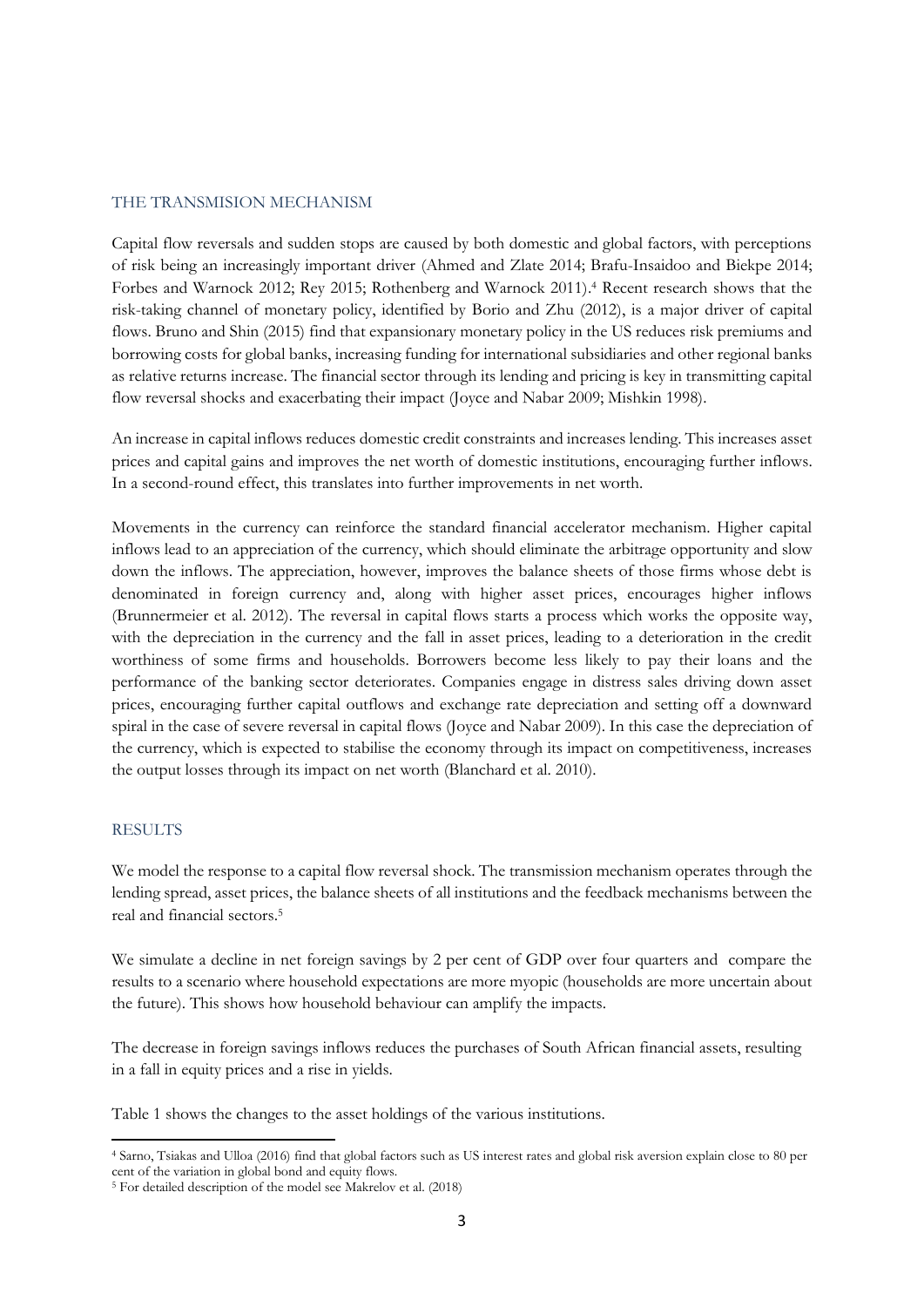|                         | Assets          |              |              |            |
|-------------------------|-----------------|--------------|--------------|------------|
| deviation from baseline | <b>Equities</b> | <b>Bonds</b> | Cash and dep | Loans      |
|                         |                 |              |              |            |
| $t+3$                   | simulation      | simulation   | simulation   | simulation |
| Reserve Bank            | $-0.4$          | 2.0          | 0.0          | 0.0        |
| <b>Financial sector</b> | $-0.7$          | 5.4          | $-1.7$       | $-2.9$     |
| Non-financial sector    | $-0.4$          | 0.0          | $-1.6$       | $-0.3$     |
| <b>Households</b>       | $-2.0$          | 0.0          | $-2.2$       | 0.0        |
| l Government            | $-0.4$          | 0.0          | $-1.8$       | $-0.1$     |
| <b>ROW</b>              | $-19.3$         | $-12.6$      | $-22.5$      | $-14.6$    |

**Table 1: Changes to the holding of financial assets<sup>6</sup>**

Source: Model simulations

The fall in equity prices reduces the creditworthiness of firms and households. There is an increase in the probabilities of default and the perception of risk, and deterioration in valuations of financial and housing assets. Lending spreads in the economy increase.<sup>7</sup> The banks' cash reserve ratio in our model jumps, reducing the money multiplier and the supply of loans by the financial sector (panel 1 in Figure 2). The repo rate declines as the output effect dominates the price effect. The reduction in the supply of loans increases the spread over the repo rate and the loan rate rises.<sup>8</sup> This is depicted in panel 2 of Figure 2. Eventually, the reserve ratio decreases as the flow of foreign capital recovers.

### **Figure 2: Interest rate spread and reserve ratio**



Source: Model simulations

1

<sup>6</sup> The underlying data indicates that the Reserve Bank has a small holding of equities. In the model, the quantity of shares held by the Reserve Bank is fixed but the price is allowed to vary. The decline in the equities value reflects the decline in the price. <sup>7</sup> This follows the theoretical models of Woodford (2010) and Borio and Zhu (2012). In the model developed by Woodford (2010), the lending spread is a function of financial sector institutions' capital. Raising the level of capital is costly and leverage is limited by regulatory requirements. Shocks that impair the capital of the institution (bank, or, more generally, financial intermediary) or create capital ratio regulatory requirements translate into higher lending spreads and lower volumes of lending and economic activity. Borio and Zhu (2012) also link the capital of the financial sector to bank behaviour. Breaching the minimum capital threshold is costly for a bank. In the face of a possible breach, banks will take defensive action to avoid the high costs, which will impact the availability and pricing of funding extended to customers. The economic cycle changes the strength of this effect as probability of default, valuations, and the perception of risk change. In turn, this shifts the relative position of the banks' capital to the regulatory threshold and impacts bank behaviour. The accelerator effects in both models are driven by the relationship between capital and economic activity. Higher economic activity reduces the probability of default and the perception of risk, and improves valuations. This reduces lending spreads, which encourages further improvements in economic activity.

<sup>8</sup> This mechanism is also in line with the empirical findings in Rey (2015).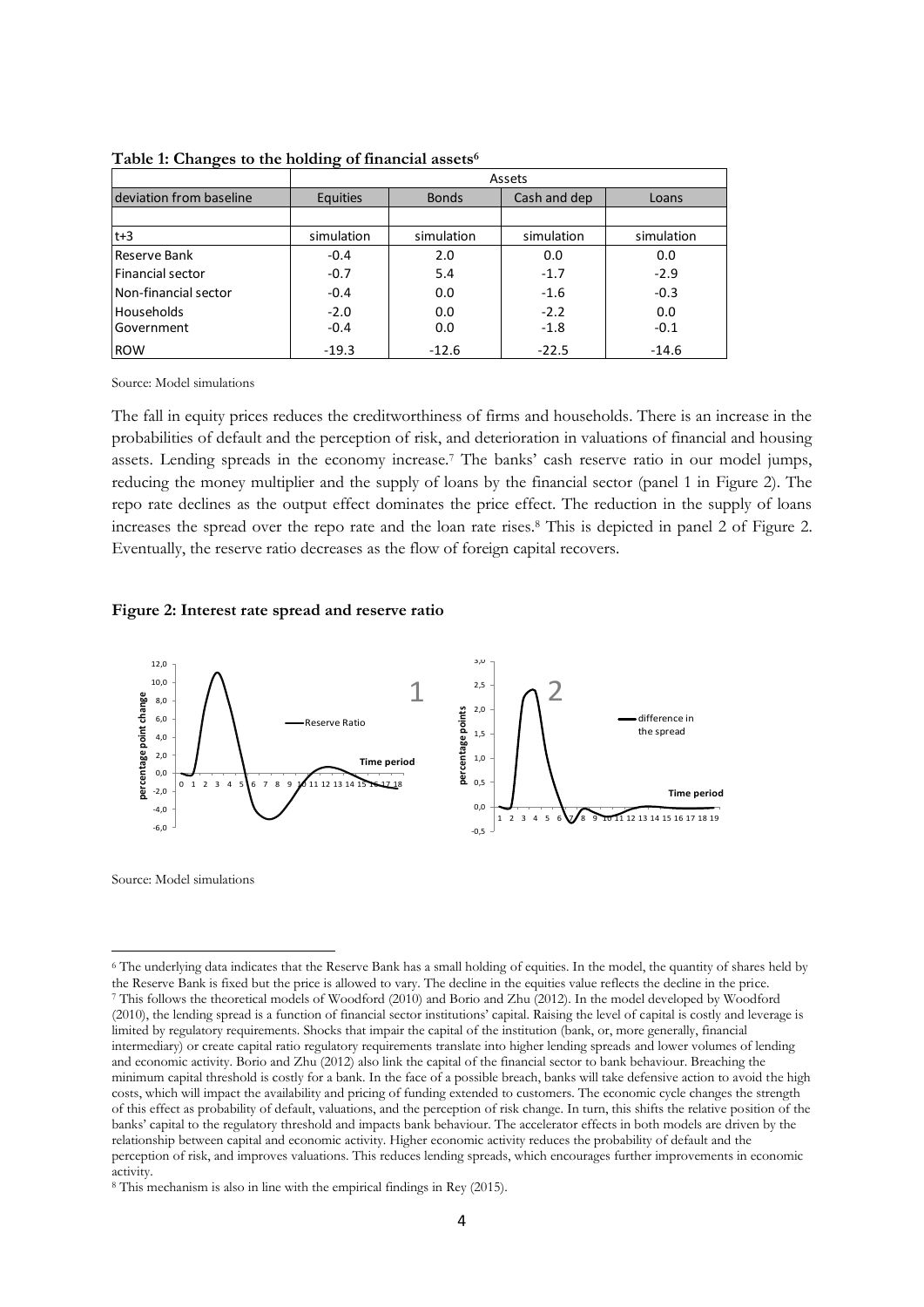[Table 2](#page-6-0) shows the impact on investment in the first quarter  $(t+1)$  after the shock and ten quarters  $(t+10)$ after the shock. Investment by non-financial firms is initially 3.8 per cent lower, and it is 3.9 per cent lower in the outer quarters despite the recovery in the inflows of net foreign savings. This decline reflects the permanent decline in equity prices relative to the baseline. The fall in the equity price relative to the baseline reflects lower expectations of inflation initially, and lower growth in money supply, while the medium-term effect is driven by a permanently lower stock of capital and lower levels of capacity utilisation compared to the baseline.

The exchange rate depreciates and net exports increase, but in line with the South African experience the adjustments is mainly through a reduction in imports.

The reduction in foreign savings requires rebalancing with higher domestic savings and lower investment, leading to a slowdown in economic activity. The increase in domestic savings occurs by reducing dividend payments, which are close to 40 per cent lower compared to the baseline. This impacts negatively on all institutions, especially households.

Lower dividend income and higher interest expenditure reduce their ability to save and consume. Factor income also declines as capacity utilisation declines.

The immediate impact on household consumption is large and negative [\(Table 2\)](#page-6-0). As foreign savings normalise, household consumption recovers, but remains below the baseline. Household behaviour is driven by desired levels of future wealth and consumption. Lower inflation mitigates somewhat this impact in the short run as the household is targeting real wealth.<sup>9</sup>

|                                     | capital flow<br>reversal |         |
|-------------------------------------|--------------------------|---------|
| per cent deviation from<br>baseline | $t+1$                    | t+10    |
| Household expenditure               | $-2,43$                  | $-0.67$ |
| Investment                          |                          |         |
| Non-financial firms                 | $-3,81$                  | $-3,88$ |
| Other-institutions                  | $-4, 11$                 | -4,14   |
| Exports                             | 0,25                     | $-0.97$ |
| <b>Imports</b>                      | $-4,74$                  | $-0.96$ |
| GDP                                 | $-0,48$                  | $-0,97$ |

## <span id="page-6-0"></span>**Table 2: Impact on real expenditure**

Source: Model simulations

1

With lower holdings of cash and deposits and preference for higher reserves, the financial sector reduces the extension of loans. The balance sheet of the financial sector is smaller relative to the baseline. All asset holdings for the sector, except bonds, decline (see Table 1).

The non-financial sector also reduces its holding of assets. While savings increase initially, the ability of the sector to fund its accumulation of financial wealth and investment through equity sales is lower relative to the baseline. Loans as a source of funding also decrease as lending rates are higher and income for the sector is lower.

<sup>9</sup> If monetary authorities are unable to anchor inflation, the household response in the framework will be to reduce consumption further, generating more negative economic impacts.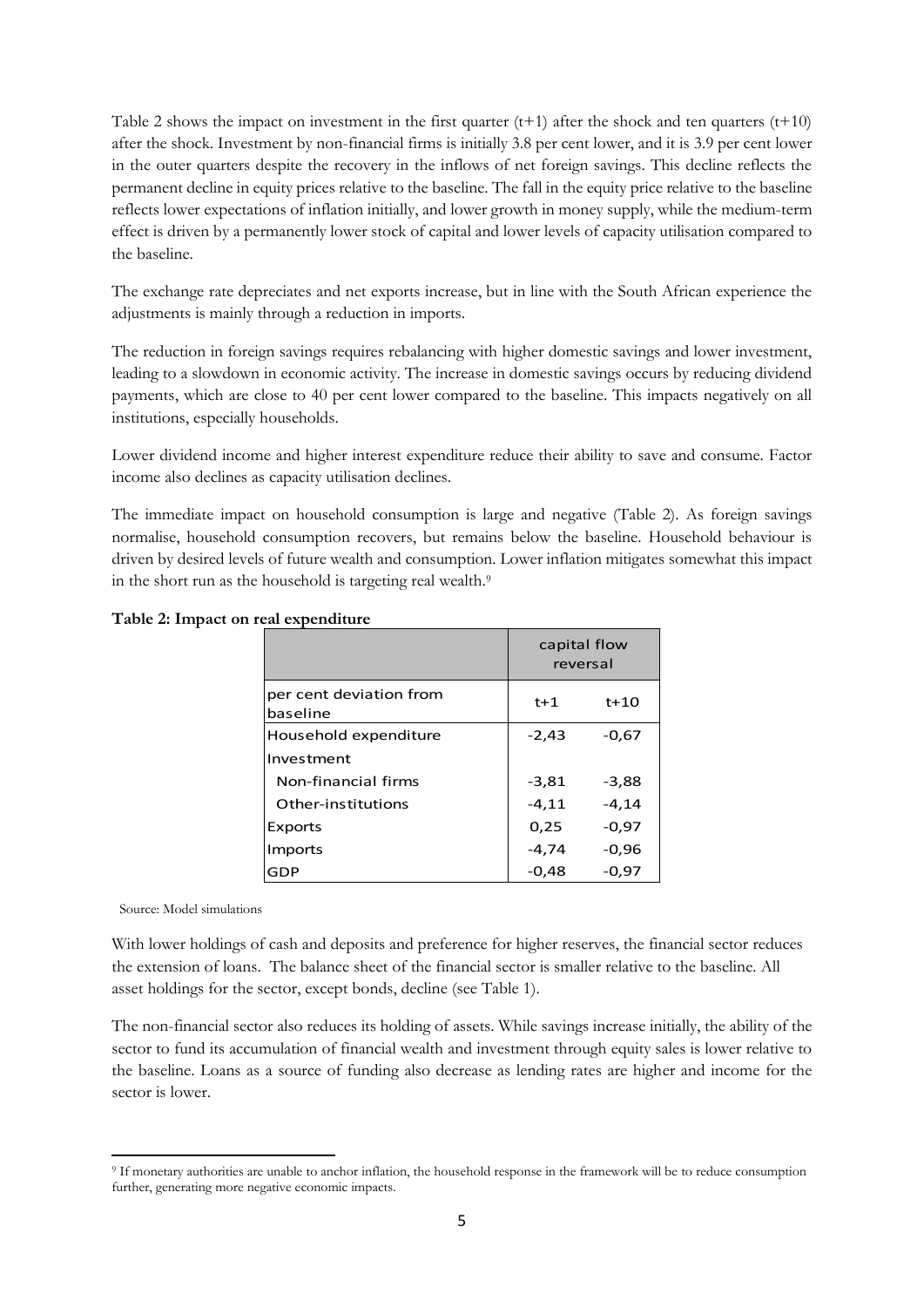The government response to the shock is particularly important for our results. Government expenditure remains unchanged, but government income decreases. This leads to higher bond issuance. The capital outflows decrease the demand for bonds as financial conditions tighten. A significant increase in bond yields is required in order for the higher issuance to be absorbed by the domestic market. This crowds out investment and consumption.

Another channel exacerbating the initial crowding out is through the compositional changes in the balance sheet of the financial and foreign sectors. Funds are redirected from cash and deposits, supply of loans and equities to government bonds, which reduces the money multiplier in the framework.

If households try to achieve their wealth targets quicker, over three rather than ten quarters (reflecting higher perceptions of uncertainty), consumption falls further and amplifies the negative effects associated with the capital flow reversal. This is shown in

As [household savings increase, household consumption eventually recovers. In the outer years, household](#page-7-0)  [consumption in simulation two is slightly higher relative to simulation one. A higher stock of assets](#page-7-0)  [generates relatively higher interest and dividend income in the outer periods. While the higher levels of](#page-7-0)  [household savings generate short-term negative effects, the medium to long-run effects are higher stock of](#page-7-0)  [assets and more consumption.](#page-7-0) 

[Figure 3,](#page-7-0) which plots the ratio of consumption under simulation two to simulation one, indexed to 100 in the base year. The impact shows a larger decline in the household consumption over the period associated with the capital flow reversal. The level of consumption in the second simulation is 2 per cent lower than in the first simulation.

<span id="page-7-0"></span>As household savings increase, household consumption eventually recovers. In the outer years, household consumption in simulation two is slightly higher relative to simulation one. A higher stock of assets generates relatively higher interest and dividend income in the outer periods. While the higher levels of household savings generate short-term negative effects, the medium to long-run effects are higher stock of assets and more consumption.



**Figure 3: Ratio of consumption under simulation two to simulation one**

Source: Model simulations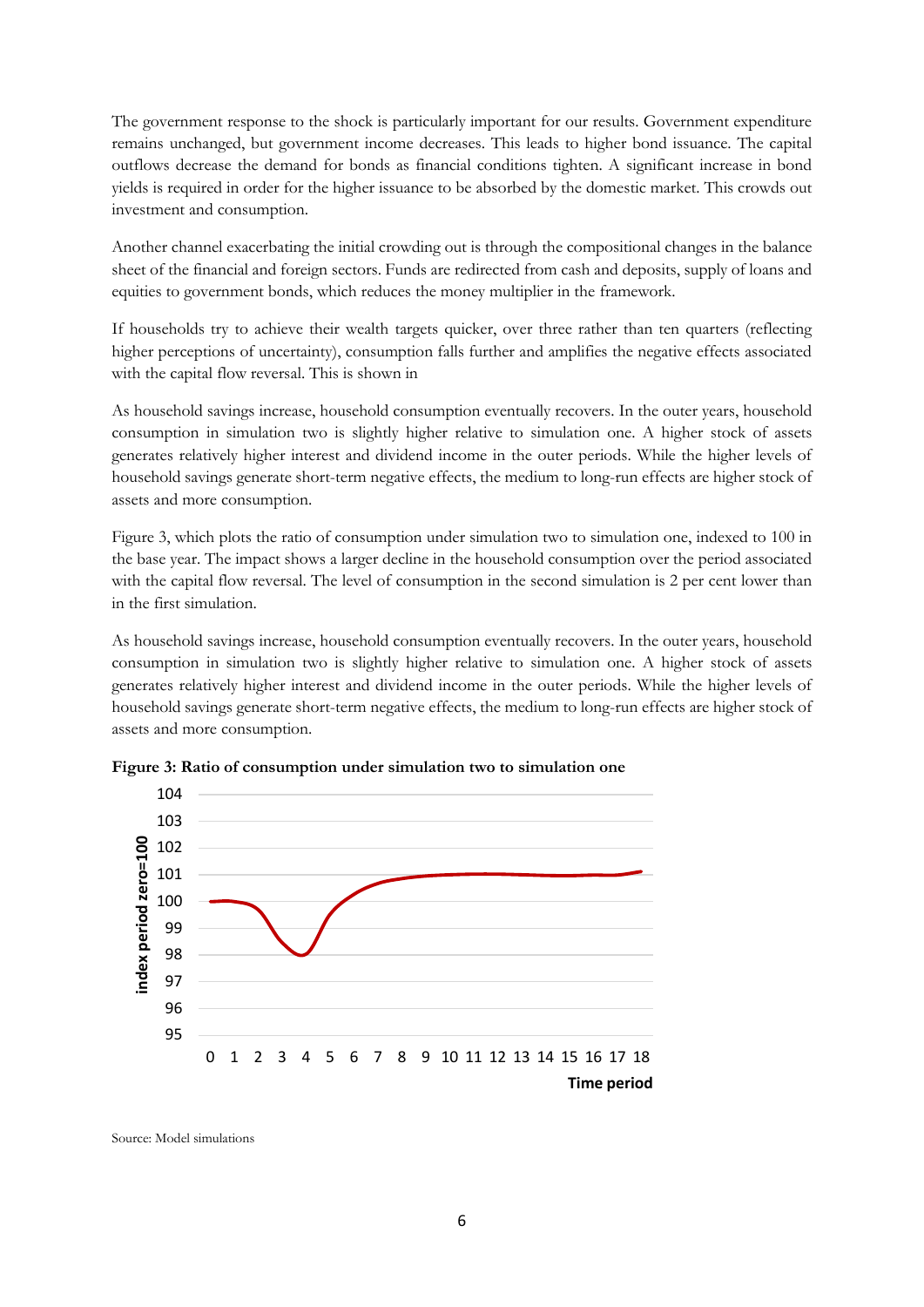## **CONCLUSION**

Our main result is that even in the absence of a large stock of foreign-currency denominated debt, a reversal in capital flows can still generate a sizable impact through reducing the demand for South African assets and tightening financial conditions. Our results are larger than those generated by comparative studies for South Africa.

Our results have several implications:

- Lending spreads can fall when the real risk-adjusted interest rate differential increases. If the economy has foreign-currency denominated liabilities, depreciation will worsen the economic impact in the absence of a higher policy rate.
- When the economy is saving constrained, fiscal policy should reduce crowding out by decreasing spending and the issuance of government debt.
- Higher savings reduces reliance on foreign savings inflows and the economic volatility associated with the capital flow cycle, creating higher levels of wealth and consumption in the medium term.

## **REFERENCES**

Ahmed, S and Zlate, A. 2014. 'Capital flows to emerging market economies: a brave new world?', *Journal of International Money and Finance* 48, Part B: 221–248.

Blanchard, O, Faruqee, H, Das, M, Forbes, K and Tesar, L. 2010. 'The initial impact of the crisis on emerging market countries [with comments and discussion]'. *Brookings Papers on Economic Activity*: 263–323.

Borio, C and Zhu, H. 2012. 'Capital regulation, risk-taking and monetary policy: a missing link in the transmission mechanism?'. *Journal of Financial Stability* 8: 236–251.

Brafu-Insaidoo, W G and Biekpe, N. 2014. 'Determinants of foreign capital flows: the experience of selected Sub-Saharan African countries'. *Journal of Applied Economics* 17: 63–88.

Brunnermeier, M, De Gregorio, J, Eichengreen, B, El-Erian, M, Fraga, A, Ito, T, Lane, P R, Prasad, E, Pisani-Ferry, J, and Rajan, R. 2012. 'Banks and cross-border capital flows: policy challenges and regulatory responses'. *Committee on International Economic Policy and Reform*.

Bruno, V and Shin, H S. 2015. 'Capital flows and the risk-taking channel of monetary policy'. *Journal of Monetary Economics* 71: 119–132.

Forbes, K J and Warnock, F E. 2012. 'Capital flow waves: surges, stops, flight, and retrenchment'. *Journal of International Economics* 88(2): 235–251.

Frankel, J, Smit, B and Sturzenegger, F. 2008. 'South Africa: macroeconomic challenges after a decade of success'. *Economics of Transition* 16(4): 639–677.

Joyce, J P and Nabar, M. 2009. 'Sudden stops, banking crises and investment collapses in emerging markets'. *Journal of Development Economics* 90(2): 314–322.

Makrelov, K, Arndt, C, Davies, R and Harris, L. 2018. 'Stock and flow consistent macroeconomic model for South Africa'. *UNU-WIDER Working Paper Series* No. 2018/7. Helsinki: UNU-WIDER.